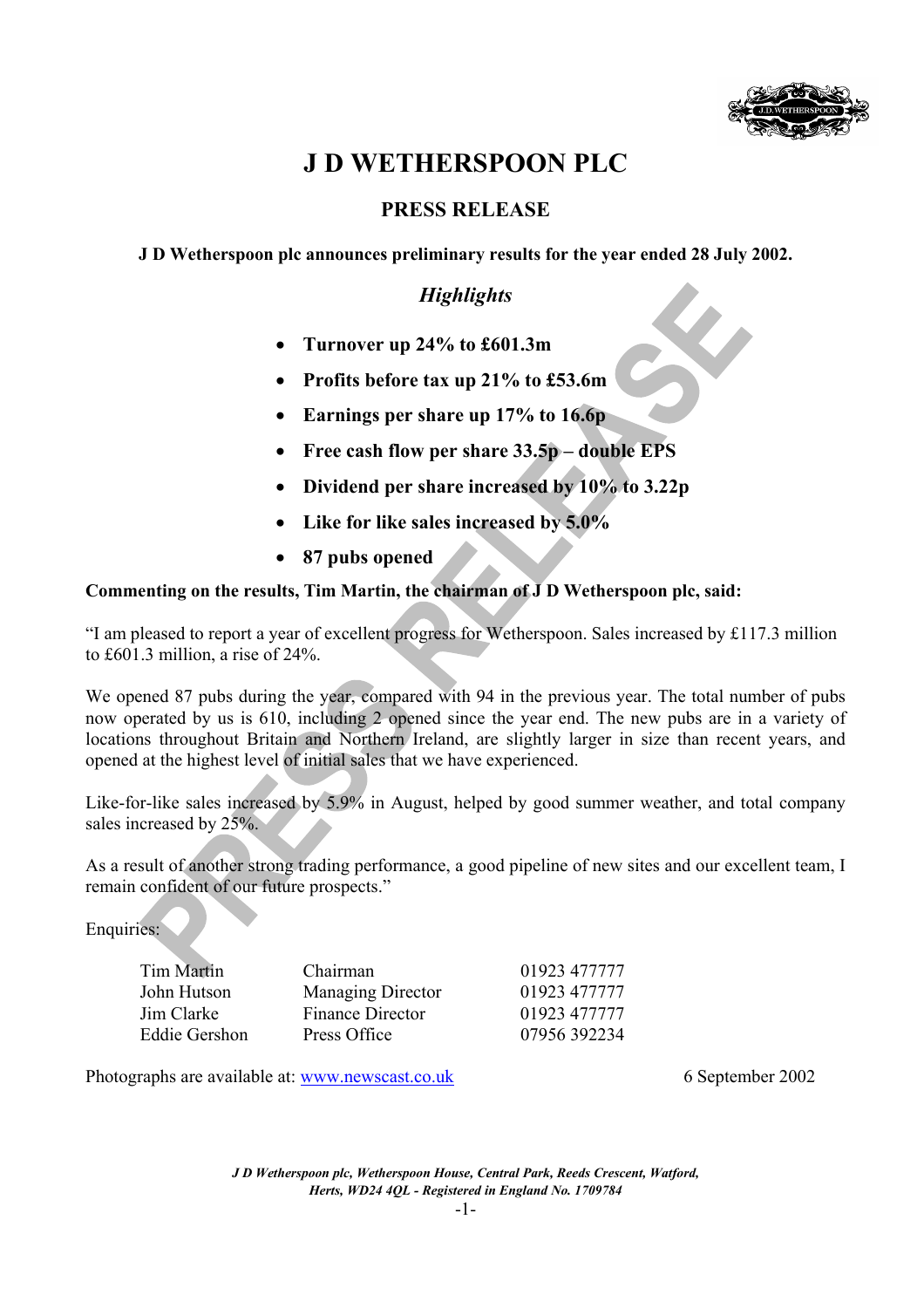

## **CHAIRMAN'S STATEMENT**

**I am pleased to report a year of excellent progress for Wetherspoon. Sales increased by £117.3 million to £601.3 million, a rise of 24%. Operating profit increased by 20% to £70.1 million and profit before tax rose by 21% to £53.6 million. Earnings per share increased by 17% to 16.6p.** 

Capital investment was £155.9 million and net gearing at the year end was 98% (2001: 88%). Gearing excluding the impact of deferred taxation was 82%, which compares to 75% at the end of the previous year. Net interest was covered 4.2 times (2001: 4.2 times) by operating profit. Operating margins were 11.7% compared with 12.1% last year, mainly as a result of higher labour costs. Cash profits per pub increased marginally to £207,400.

Free cash flow after payments of tax, interest and capital investment of £18.7 million in existing pubs increased by 17% to £71.4 million, resulting in a cash flow per share of 33.5p, more than double earnings per share, before investment in new pubs, loan repayments, proceeds from the sale of fixed assets and dividends paid. Free cash flow growth was slightly lower than turnover growth principally as a result of the cash tax charge rising from 5% to 16% of profits. It is anticipated that the cash tax charge will rise to approximately 30% of profits by 2010.

Economic profit, calculated by adding depreciation to profit before tax and subtracting capital expenditure on existing pubs, increased by 22% to £71.2 million, with capital investment in existing pubs at 3.1% of turnover, compared with 3.3% of turnover in the previous period.

We are now approaching the  $10<sup>th</sup>$  anniversary of our flotation on the stock market. During this period, our compound annual growth in sales has been 39%, profits before tax 33% and earnings per share, excluding deferred taxation, 25%.

#### **Dividends**

The board proposes, subject to shareholders' consent, to pay a final dividend of 2.12p per share on 29 November 2002 to those shareholders on the register at 27 September 2002, bringing the total dividend for the year to 3.22p per share, a 10% increase on the previous year. At this level, dividends will be covered 5.2 times by earnings, compared with 4.8 times in 2001. A scrip alternative will again be offered to shareholders.

#### **Finance**

The company had £36 million of unutilised banking facilities and £14 million of cash at the balance sheet date. Since the year end, £55 million of new banking facilities have been agreed. Total facilities, which are now in excess of £400 million, coupled with our strong organic free cash flow, underpin the company's expansion plans for the foreseeable future.

The company continues to fund an increasing percentage of capital investment from organic free cash flow. In 1998, 26% of new pub development was financed in this way and this percentage has steadily increased so that 54% of our new pub development, excluding capitalised interest, was financed organically in the year under review and we anticipate internally financing an increasing proportion of our capital expenditure over the next few years.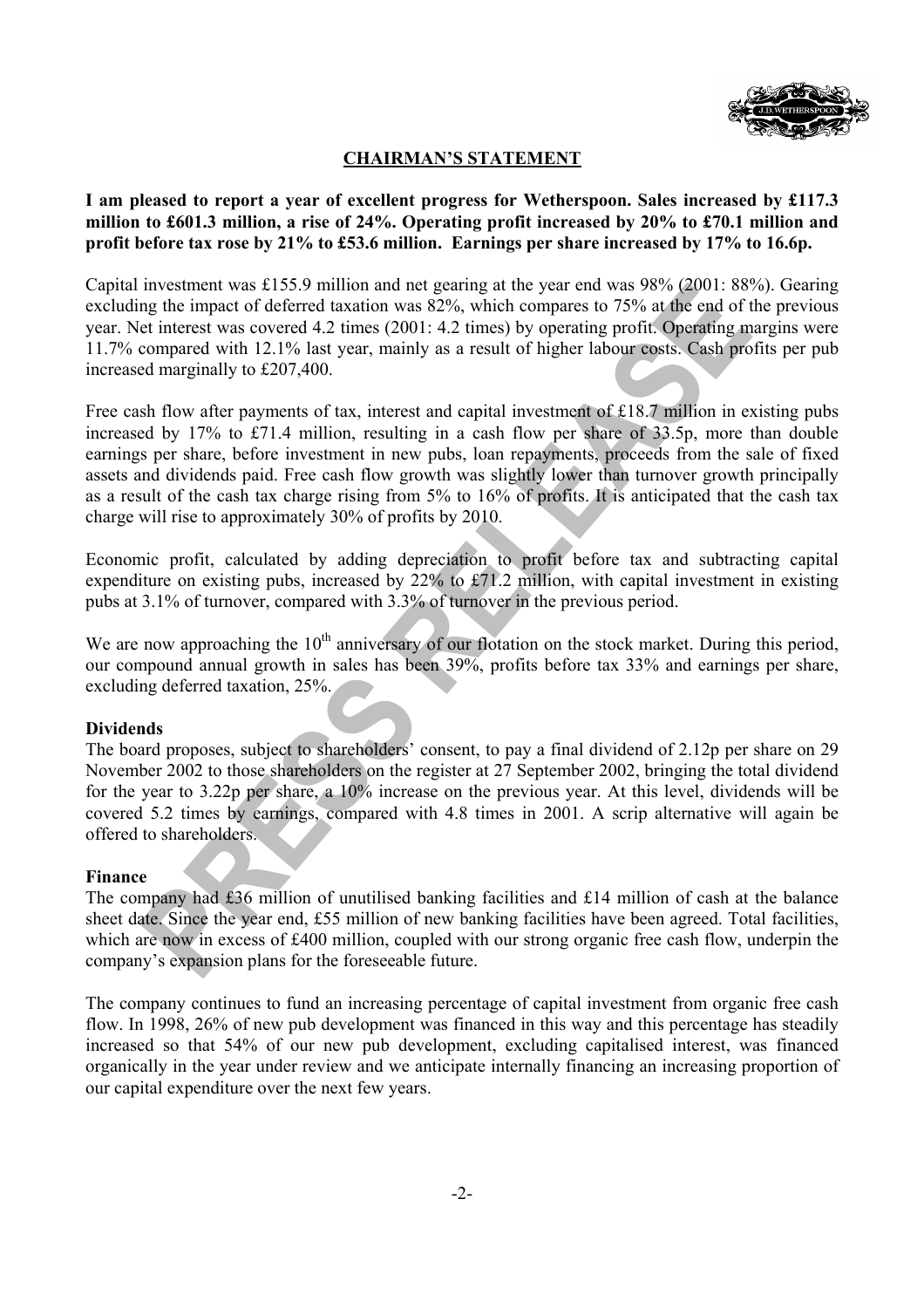

### **Further progress**

We opened 87 pubs during the year, compared with 94 in the previous year. The total number of pubs now operated by us is 610, including 2 opened since the year end. The new pubs are in a variety of locations throughout Britain and Northern Ireland, are slightly larger in size than recent years, and opened at the highest level of initial sales that we have experienced.

We acquired the first 10 Lloyds pubs 2 years ago and sales at those pubs have more than doubled. In addition, we have opened 24 new Lloyds pubs which have achieved extremely high levels of initial sales.

Like-for-like sales increased by 5.0% and like-for-like profits by 3.8% in the year, resulting in our 22<sup>nd</sup> year of like-for-like increases.

As we have indicated in the past, our approach is to try and make small, incremental improvements to the business regularly, rather than instigating major reorganisation. To this end during the year, we have endeavoured to upgrade every area of the business, including, for example, our IT systems, food delivery systems, training, buying and design of new pubs.

In terms of external recognition, we are very pleased to have won the Supreme Training Award from the British Institute of Innkeeping for the second year in a row and to have won other awards, for example, for the quality of the design of our pubs in Llandudno and Ross-on-Wye.

Historically, pubs in Britain have not allowed access to children. In individual pubs over recent years, we have applied for children's licences which allow accompanied children to use certain areas of the pub during restricted hours. In April, we successfully extended this experiment to nearly all our pubs, resulting in a considerable improvement in food and soft drink sales.

Following the successful introduction of cappuccinos some time ago, we now intend to open all our pubs at 10am, approximately 1 hour earlier than currently, for the provision of coffee and breakfasts, and believe that this will create further momentum in the food side of the business.

#### **Regulation**

A number of organisations including the CBI (Confederation of British Industry) have criticised the increasing amounts of regulation from the government and from Europe.

As stated previously, increased regulation increases pub costs but the government is also proposing to interfere with the regulation of pub licences by transferring jurisdiction to local authorities from magistrates. This transfer will be a laborious and expensive process and is hard to justify since areas of licensing now controlled by local authorities are slower and more expensive than those controlled by magistrates. The proposals are also absurd as ultimate authority will still rest with magistrates who will deal with appeals against local authorities. The disruption and expense of these proposals cannot be justified and are strongly opposed by the huge majority of individual licensees. The government indicates that their proposals will save money but the basic licensing fee is rising from the current £10 per annum to an average of approximately £400 per annum, leaving aside other costs. Any other proposed savings can be just as well achieved using the magistrates' system.

The pub industry is a major employer and contributor to the Exchequer, with around 40% of pub revenues paid in tax. In these circumstances, the government should listen to those affected by the proposed legislation and leave responsibility for licensing with magistrates.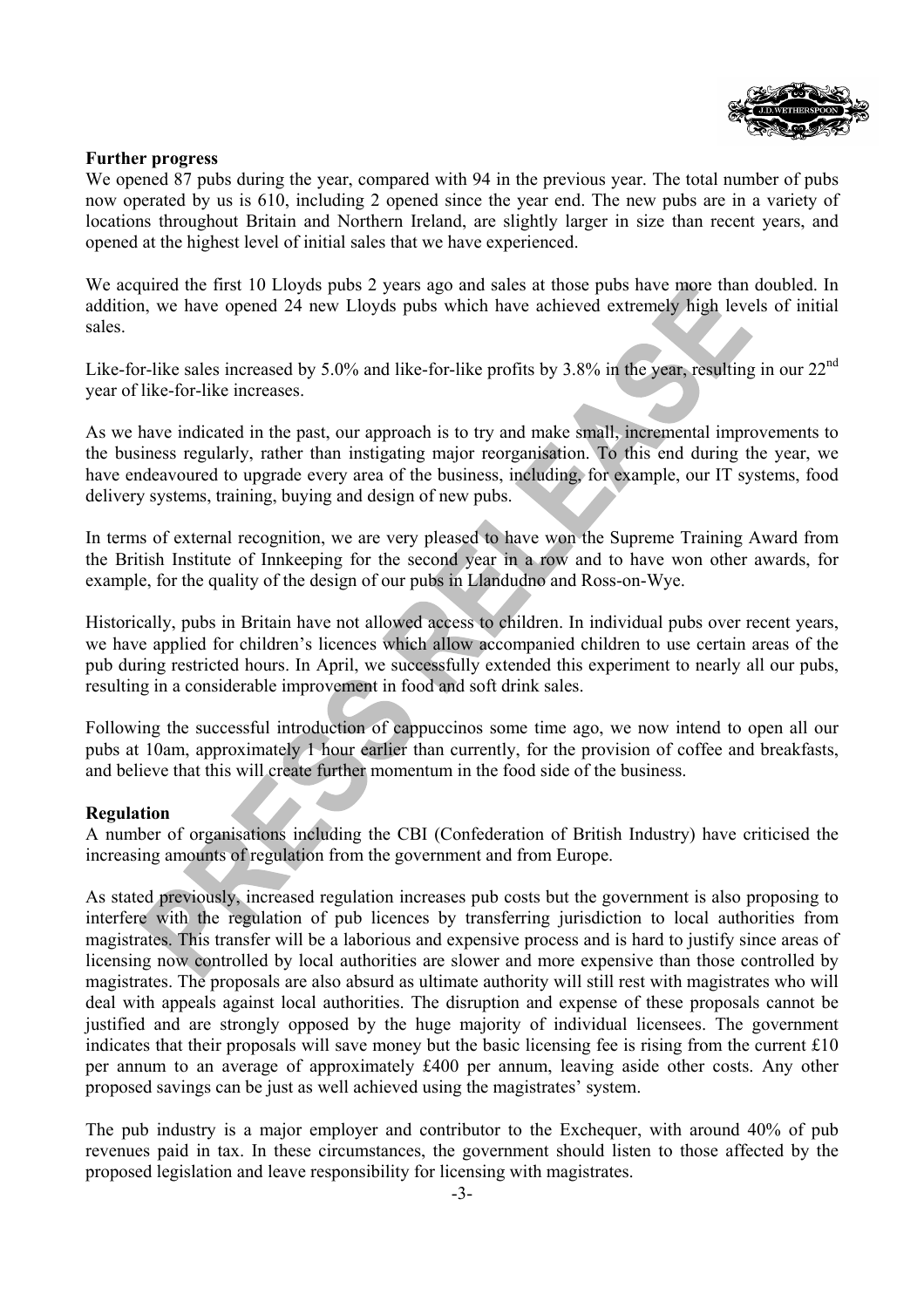

### **People**

I would like to thank again our employees, partners and suppliers for their dedicated work in creating another year of great progress for the Company.

## **Prospects**

Like-for-like sales increased by 5.9% in August, helped by good summer weather, and total company sales increased by 25%.

We have 25 sites in the course of construction, 60 with the necessary permissions for development, a further 60 on which terms have been agreed and 166 currently in negotiation.

As a result of another strong trading performance, a good pipeline of new sites and our excellent team, I remain confident of our future prospects.

**Tim Martin Chairman**  6 September 2002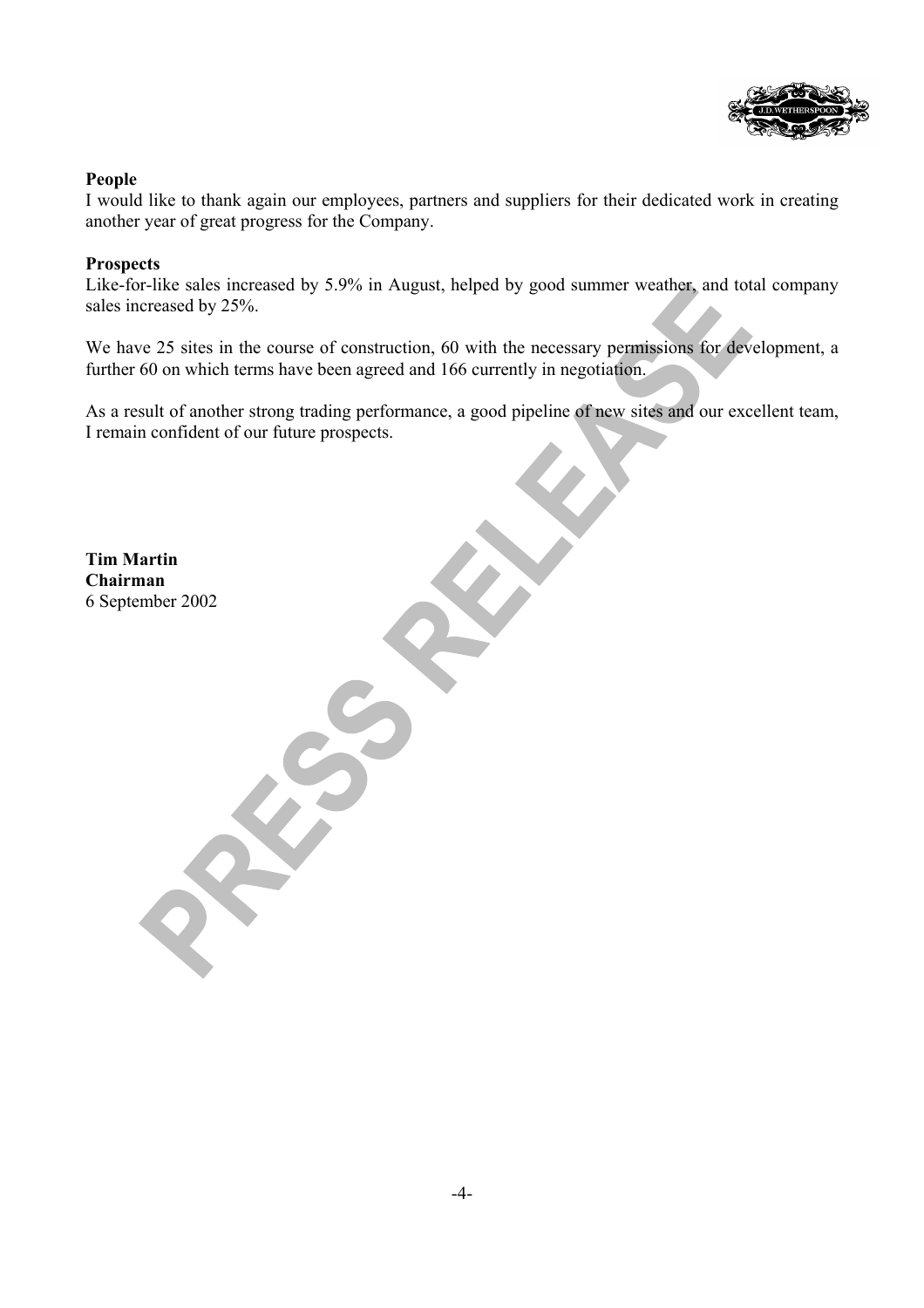

# **Profit and loss account**

*for the year ended 28 July 2002* 

|                                               | <b>Notes</b>   | 2002              | 2001              |
|-----------------------------------------------|----------------|-------------------|-------------------|
|                                               |                | £000              | £000              |
|                                               |                |                   |                   |
| <b>Turnover</b>                               |                | 601,295           | 483,968           |
| <b>Operating profit</b>                       |                | 70,085            | 58,380            |
| Net interest payable                          | $\overline{3}$ | (16, 517)         | (14,063)          |
| Profit on ordinary activities before taxation |                | 53,568            | 44,317            |
| Tax on profit on ordinary activities          | 4              | (18, 152)         | (14, 457)         |
| Profit on ordinary activities after taxation  |                | 35,416            | 29,860            |
| Dividends                                     | 5 <sup>1</sup> | (6,902)           | (6,185)           |
| Retained profit for the year                  | 14             | 28,514            | 23,675            |
|                                               |                |                   |                   |
| Earnings per ordinary share                   | 6              | 16.6p             | 14.2p             |
|                                               |                |                   |                   |
| Fully diluted earnings per ordinary share     | 6              | 16.4 <sub>p</sub> | 14.0 <sub>p</sub> |
|                                               |                |                   |                   |

All activities relate to continuing operations.

The company has no recognised gains and losses other than the profit above and therefore no separate statement of recognised gains and losses has been presented.

# **Note of historical cost profits**

|                                                                                                                                         | 2002   | 2001   |
|-----------------------------------------------------------------------------------------------------------------------------------------|--------|--------|
|                                                                                                                                         | £000   | £000   |
| Reported profit on ordinary activities before taxation                                                                                  | 53,568 | 44,317 |
| Difference between historical cost depreciation charge and actual<br>depreciation charge for the year calculated on the revalued amount | 673    | 670    |
| Realisation of property deficits of previous years                                                                                      | (235)  |        |
| Historical cost profit on ordinary activities before taxation                                                                           | 54,006 | 44,987 |
| Historical cost profit for the year retained after taxation and dividends                                                               | 28,952 | 24,345 |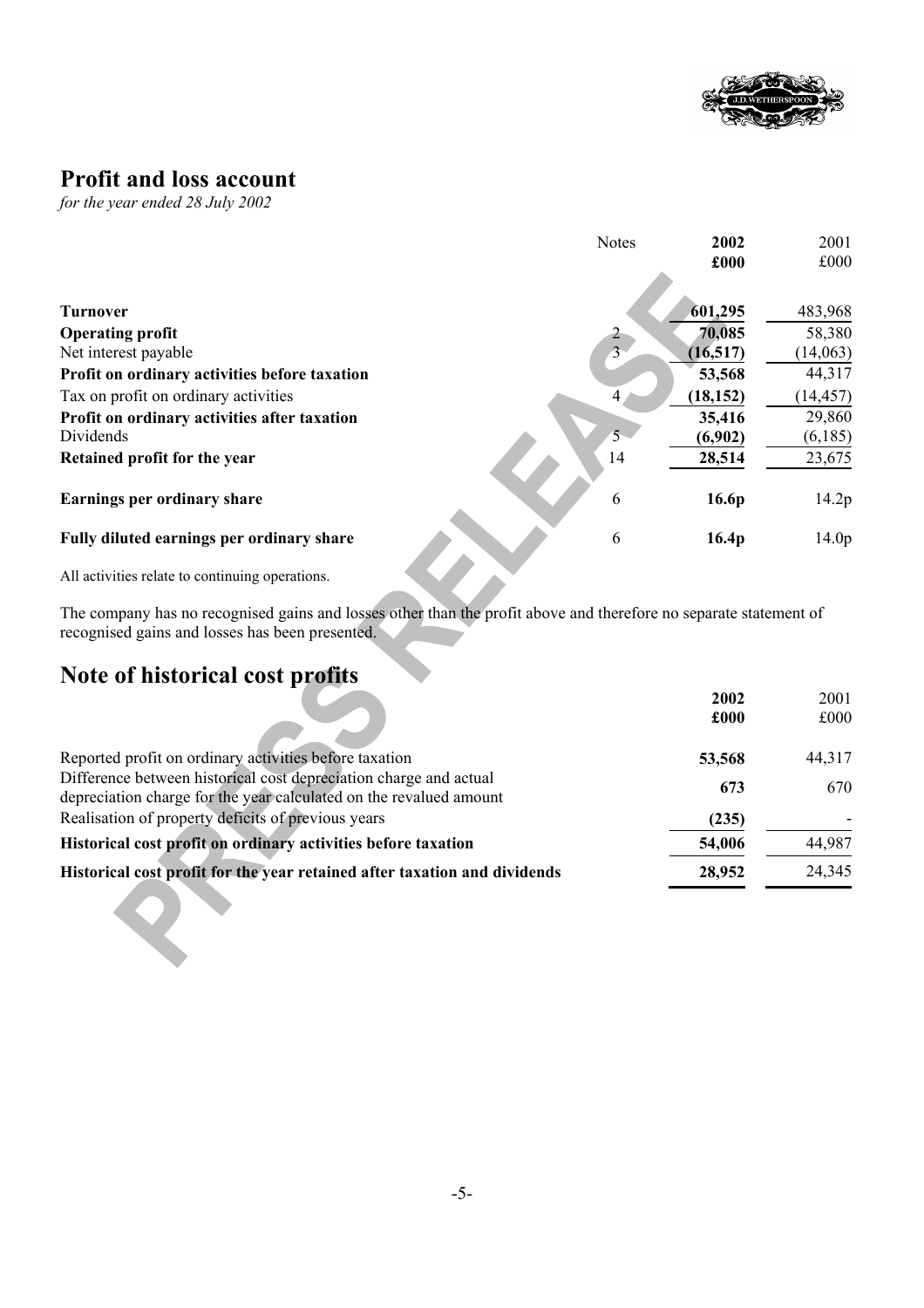

# **Cash flow statement**

*for the year ended 28 July 2002* 

|                                                     | <b>Notes</b>   | 2002            |           | 2001       |           |
|-----------------------------------------------------|----------------|-----------------|-----------|------------|-----------|
|                                                     |                | £000            | £000      | £000       | £000      |
| Net cash inflow from operating activities           | $\overline{7}$ | 113,700         | 113,700   | 93,005     | 93,005    |
| Returns on investments and servicing of finance     |                |                 |           |            |           |
| Interest received                                   |                | 53              | 53        | 976        | 976       |
| Interest paid – existing pubs                       |                | (17, 346)       | (17, 346) | (15, 436)  | (15, 436) |
| Interest paid and capitalised into new pubs         |                | (2, 254)        |           | (3,004)    |           |
| Net cash outflow from returns on investment         |                |                 |           |            |           |
| and servicing of finance                            |                | (19, 547)       |           | (17, 464)  |           |
| <b>Taxation</b>                                     |                |                 |           |            |           |
| Corporation tax paid                                |                | (6,311)         | (6,311)   | (1, 556)   | (1, 556)  |
| Capital expenditure and financial investment        |                |                 |           |            |           |
| Purchase of tangible fixed assets for existing pubs |                | (18, 726)       | (18, 726) | (15,792)   | (15,792)  |
| Proceeds of sale of tangible fixed assets           |                | 412             |           |            |           |
| Purchase of own shares for ESOP trust               |                |                 |           | (241)      |           |
| Investment in new pubs and pub extensions           |                | (132,096)       |           | (127, 574) |           |
| Net cash outflow from capital expenditure and       |                |                 |           |            |           |
| financial investment                                |                | (150, 410)      |           | (143,607)  |           |
|                                                     |                |                 |           |            |           |
| <b>Equity dividends paid</b>                        |                | (4, 445)        |           | (4,529)    |           |
|                                                     |                |                 |           |            |           |
| Net cash outflow before financing                   |                | (67, 013)       |           | (74, 151)  |           |
|                                                     |                |                 |           |            |           |
| Financing<br>Issue of ordinary shares               |                |                 |           | 2,057      |           |
| Advances under bank loans                           |                | 5,750<br>65,037 |           | 40,156     |           |
| Advances under US senior loan notes                 |                | 44              |           | 44         |           |
| Net cash inflow from financing                      |                | 70,831          |           | 42,257     |           |
|                                                     |                |                 |           |            |           |
| Increase/(Decrease) in cash                         | 9              | 3,818           |           | (31, 894)  |           |
| Free cash flow                                      |                |                 |           |            | 61,197    |
|                                                     | 6              |                 | 71,370    |            |           |
| Cash flow per ordinary share                        | 6              |                 | 33.5p     |            | 29.1p     |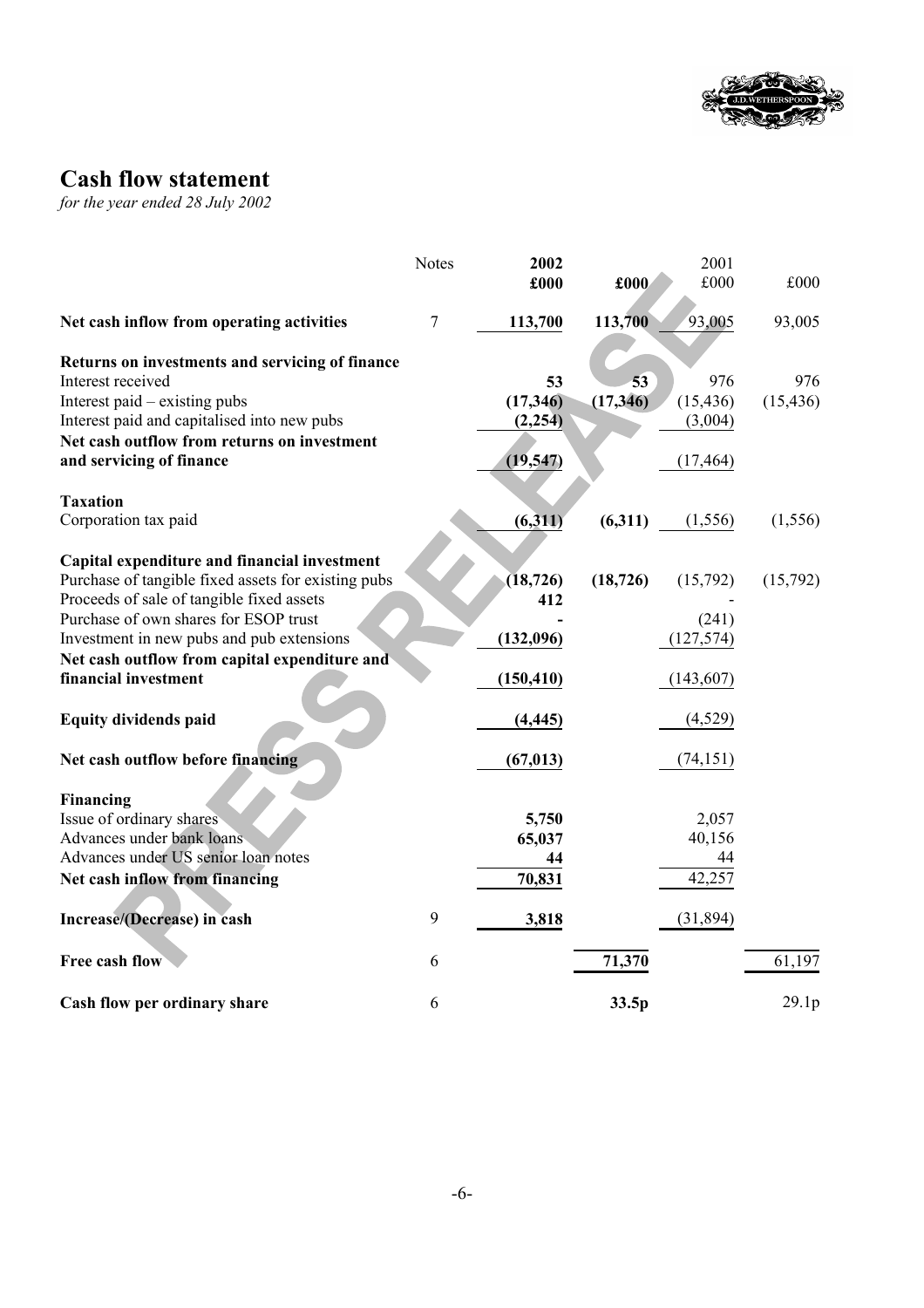

# **Balance sheet**

*at 28 July 2002*

|                                              | <b>Notes</b>    | 2002       | 2001       |
|----------------------------------------------|-----------------|------------|------------|
|                                              |                 | £000       | £000       |
|                                              |                 |            |            |
| <b>Fixed assets</b>                          |                 |            |            |
| Tangible assets                              | 10              | 745,041    | 625,903    |
| <b>Current assets</b>                        |                 |            |            |
| <b>Stocks</b>                                |                 | 8,594      | 7,503      |
| Debtors due after more than one year         |                 | 7,682      | 6,986      |
| Debtors due within one year                  |                 | 8,237      | 6,764      |
| Investments                                  |                 | 203        | 241        |
| Cash                                         |                 | 13,609     | 9,791      |
|                                              |                 | 38,325     | 31,285     |
| Creditors due within one year                | $\mathbf{1}$    | (122, 919) | (81,965)   |
| <b>Net current liabilities</b>               |                 | (84, 594)  | (50,680)   |
| <b>Total assets less current liabilities</b> |                 | 660,447    | 575,223    |
| Creditors due after more than one year       | 12              | (292, 915) | (253, 581) |
| Provisions for liabilities and charges       | $\overline{13}$ | (57, 399)  | (47, 803)  |
| <b>Total net assets</b>                      |                 | 310,133    | 273,839    |
|                                              |                 |            |            |
| <b>Capital and reserves</b>                  |                 |            |            |
| Called up share capital                      |                 | 4,292      | 4,224      |
| Share premium account                        |                 | 124,819    | 116,389    |
| Revaluation reserve                          |                 | 23,386     | 23,824     |
| Profit and loss account                      |                 | 157,636    | 129,402    |
| <b>Equity shareholders' funds</b>            | 14              | 310,133    | 273,839    |
|                                              |                 |            |            |
|                                              |                 |            |            |
|                                              |                 |            |            |
|                                              |                 |            |            |
|                                              |                 |            |            |
|                                              |                 |            |            |
|                                              |                 |            |            |
|                                              |                 |            |            |
|                                              |                 |            |            |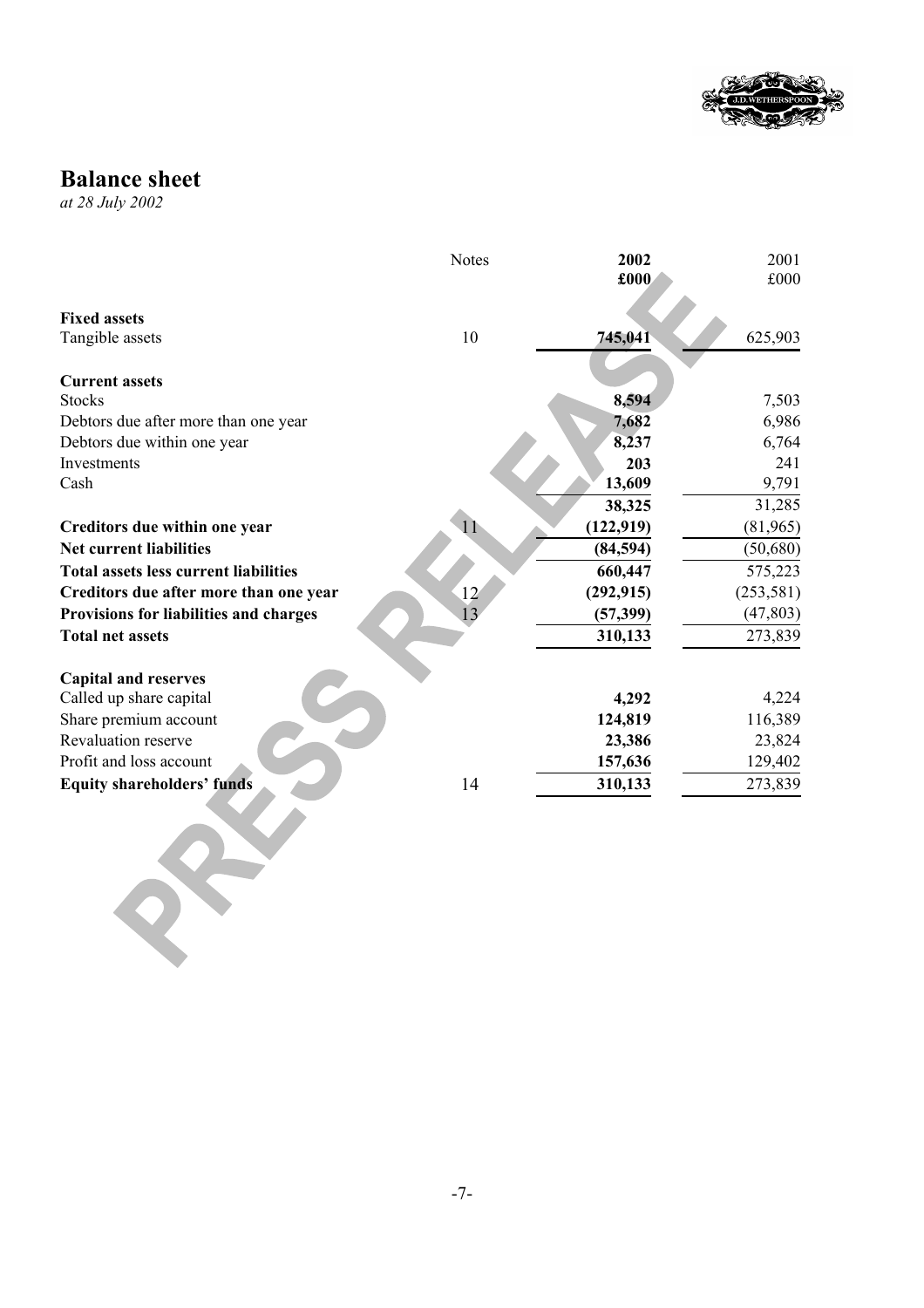

# **Notes**

 $2^{k}$ 

**1** These preliminary statements do not constitute statutory accounts within the meaning of Section 240 of the Companies Act 1985. They have, however, been extracted from the statutory accounts for the periods ending 28 July 2002 and 29 July 2001 on which unqualified reports were made by the company's auditors.

The 2001 statutory accounts have been filed with the Registrar of Companies. The 2002 statutory accounts will be sent to shareholders in October 2002 and will be filed with the Registrar of Companies following their adoption at the forthcoming Annual General Meeting.

| 2 Analysis of continuing operations                                    |            |            |
|------------------------------------------------------------------------|------------|------------|
|                                                                        | 2002       | 2001       |
|                                                                        | £000       | £000       |
|                                                                        |            |            |
| Turnover                                                               | 601,295    | 483,968    |
| Cost of sales                                                          | (503, 699) | (401, 800) |
| Gross profit                                                           | 97,596     | 82,168     |
| Administrative expenses                                                | (27, 511)  | (23, 788)  |
| <b>Operating profit</b>                                                | 70,085     | 58,380     |
|                                                                        |            |            |
| Cost of sales includes distribution costs and all pub operating costs. |            |            |
|                                                                        |            |            |
| 3 Net interest payable                                                 |            |            |
|                                                                        | 2002       | 2001       |
|                                                                        | £000       | £000       |
| Interest payable on bank loans and overdraft                           |            | 11,761     |
|                                                                        | 14,255     |            |
| Interest payable on US senior loan notes                               | 5,277      | 6,528      |
| Less:                                                                  |            |            |
| Interest capitalised                                                   | (2,266)    | (2,979)    |
| Interest receivable                                                    | (749)      | (1,247)    |
| <b>Charge to profit and loss account</b>                               | 16,517     | 14,063     |
|                                                                        |            |            |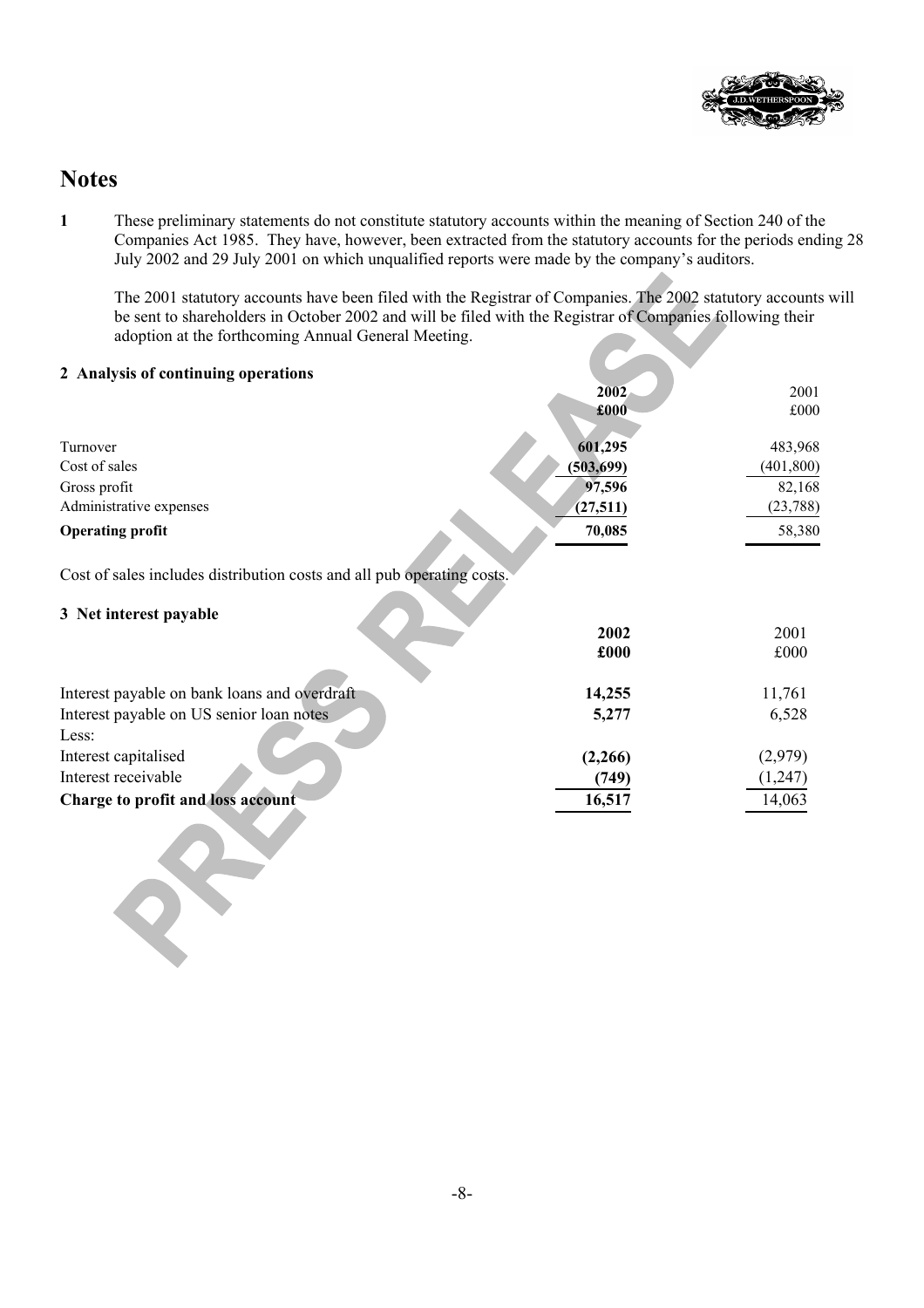

### **4 Taxation**

### **Analysis of current period tax charge**

| <b>Current tax</b>                                   | 2002<br>£000 | 2002   | 2001<br>f000 | 2001<br>£000 |
|------------------------------------------------------|--------------|--------|--------------|--------------|
| UK corporation tax on profits for the year at $30\%$ | 9,299        | £000   | 5,906        |              |
| Adjustments in respect of prior years                |              |        | (863)        |              |
| Advance corporation tax                              | (743)        |        | (2,701)      |              |
| <b>Total current tax</b>                             |              | 8,556  |              | 2,342        |
| <b>Deferred tax</b>                                  |              |        |              |              |
| Origination and reversal of timing differences       | 9,596        |        | 12,115       |              |
| <b>Total deferred tax</b>                            |              | 9,596  |              | 12,115       |
| Tax on profit on ordinary activities                 |              | 18,152 |              | 14,457       |
| 5 Dividends                                          |              |        |              |              |
|                                                      |              | 2002   |              | 2001         |
|                                                      |              | £000   |              | £000         |
| Interim paid of 1.10p per share $(2001: 1.00p)$      |              | 2,353  |              | 2,109        |
| Final proposed of 2.12p per share $(2001: 1.93p)$    |              | 4,549  |              | 4,076        |
|                                                      |              | 6,902  |              | 6,185        |

#### **6 Earnings and cash flow per share**

The calculation of basic earnings per share is based on profits on ordinary activities after taxation for the period of £35,416,000 (2001: £29,860,000) and on 213,202,101 (2001: 210,542,854) ordinary shares, being the weighted average number of ordinary shares in issue and ranking for dividend during the period.

Fully diluted earnings per share has been calculated in accordance with FRS14 and is after allowing for the dilutive effect of the conversion into ordinary shares of the weighted average number of options outstanding during the period. The number of shares used for the fully diluted calculation is 215,316,001 (2001: 213,486,301).

The calculation of free cash flow per share is based on the net cash generated by business activities and available for investment in new pub developments and extensions to existing pubs, after funding interest on existing pubs, tax and all other reinvestment in pubs open at the start of the period ('free cash flow'). It is calculated before taking account of proceeds from property disposals and inflows and outflows of financing from outside sources and dividend payments, and is based on the same number of shares in issue as that for the calculation of basic earnings per share.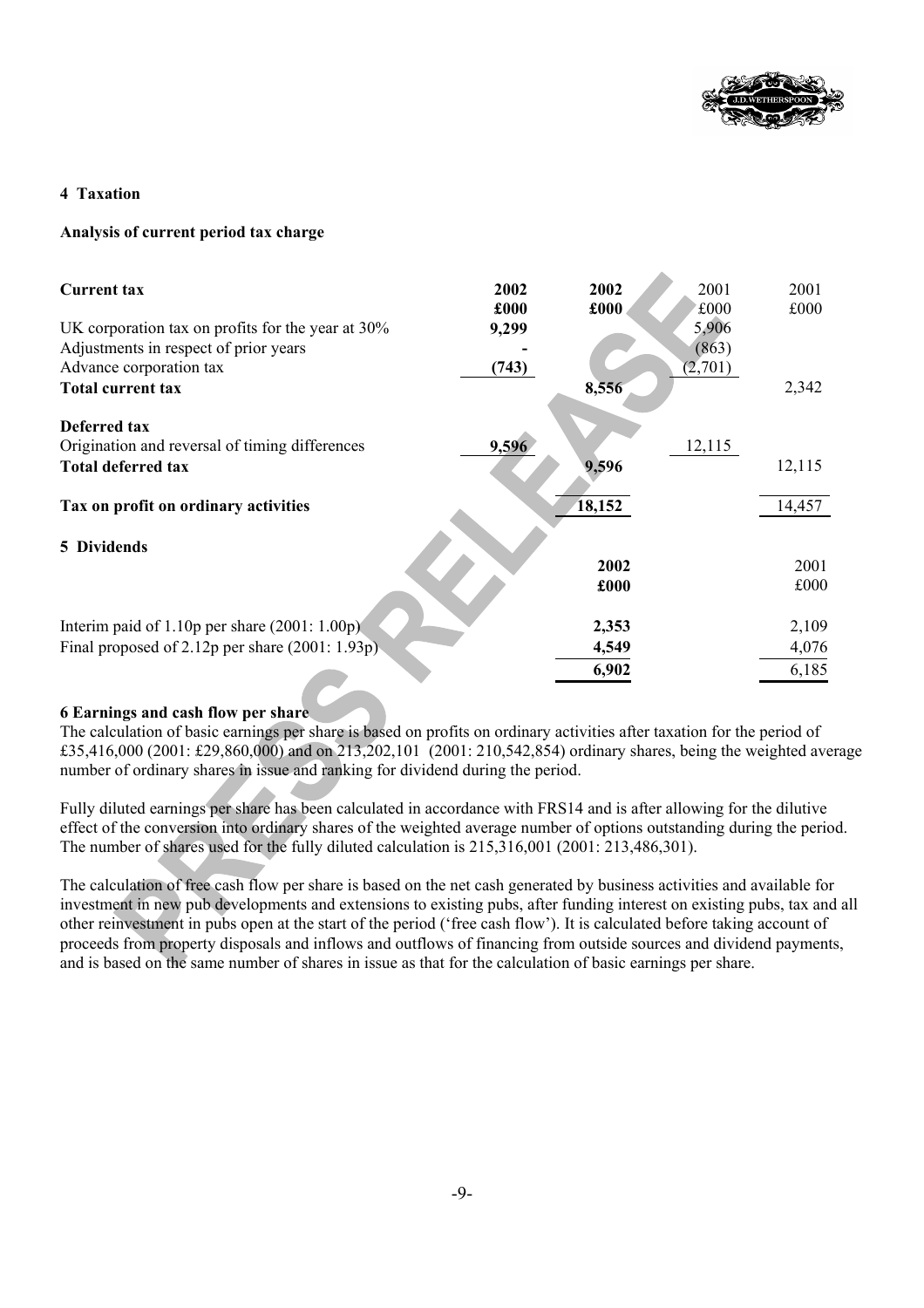

# **7 Net cash inflow from operating activities**

|                                                           |            |            | 2002      | 2001       |
|-----------------------------------------------------------|------------|------------|-----------|------------|
|                                                           |            |            | £000      | £000       |
| Operating profit                                          |            |            | 70,085    | 58,380     |
| Profit on disposal of fixed assets                        |            |            | (24)      |            |
| Depreciation of tangible fixed assets                     |            |            | 36,343    | 29,674     |
| Change in stocks                                          |            |            | (1,091)   | (2,817)    |
| Change in debtors                                         |            |            | (1,395)   | (409)      |
| Change in creditors                                       |            |            | 9,782     | 8,177      |
|                                                           |            |            | 113,700   | 93,005     |
| 8 Reconciliation of net cash flow to movement in net debt |            |            |           |            |
|                                                           |            |            | 2002      | 2001       |
|                                                           |            |            | £000      | £000       |
| Increase/(Decrease) in cash in the year                   |            |            | 3,818     | (31, 894)  |
| Cash inflow from increase in debt financing               |            |            | (65,081)  | (40,200)   |
| Movement in net debt during the period                    |            |            | (61, 263) | (72,094)   |
| Opening net debt                                          |            | (241, 577) |           | (169, 483) |
| Closing net debt                                          |            | (302, 840) |           | (241, 577) |
| 9 Analysis of net debt                                    |            |            |           |            |
|                                                           |            |            | Non Cash  |            |
|                                                           | 2001       | Cash flow  | Movement  | 2002       |
|                                                           | £000       | £000       | £000      | £000       |
| Cash at bank and in hand                                  | 9,791      | 3,818      |           | 13,609     |
| Debt due within one year                                  |            |            | (24, 831) | (24, 831)  |
| Debt due after one year                                   | (251, 368) | (65,081)   | 24,831    | (291, 618) |
| Net debt                                                  | (241, 577) | (61, 263)  |           | (302, 840) |
|                                                           |            |            |           |            |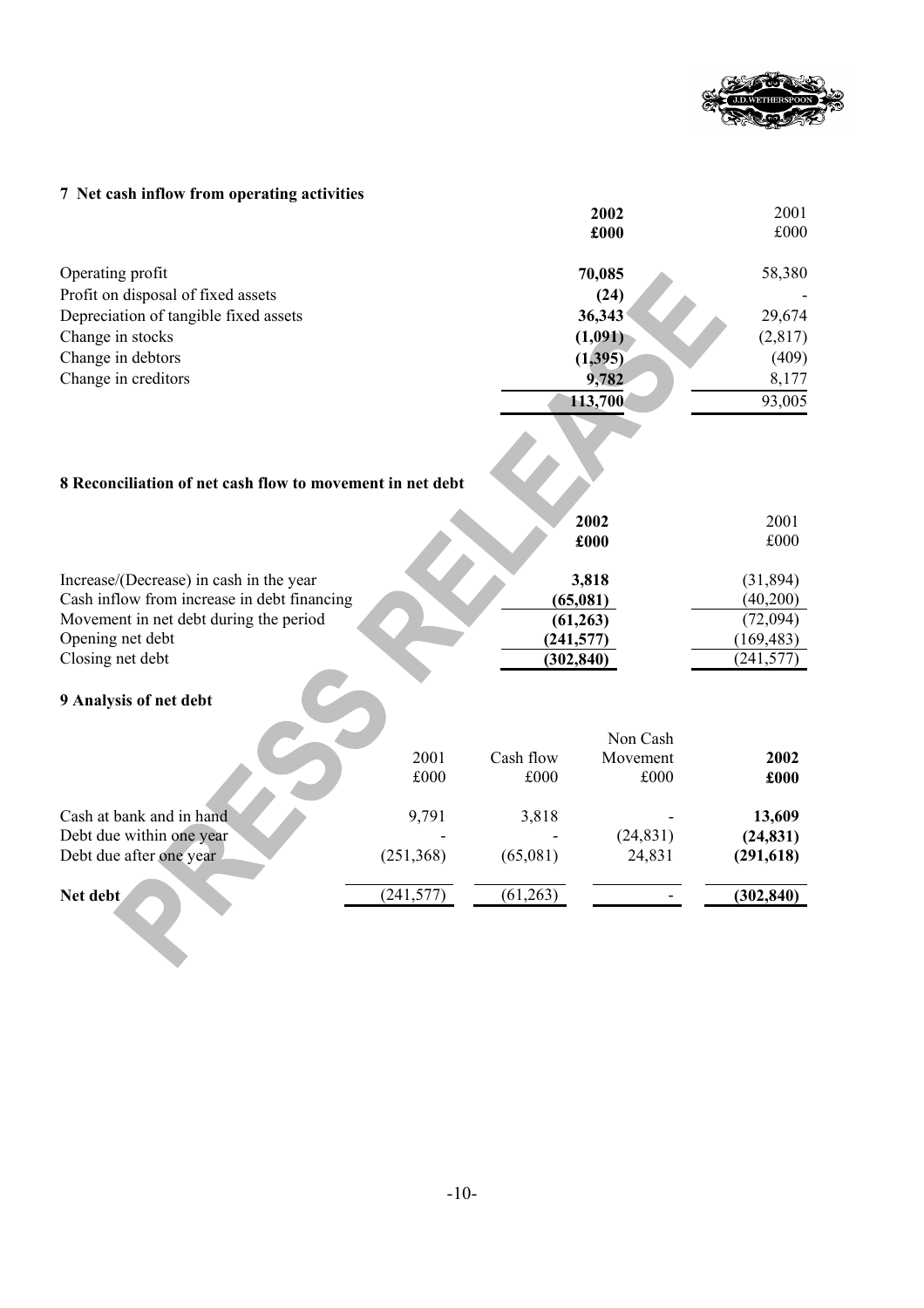

# **10 Tangible fixed assets**

|                                  | Freehold  |           |              |             |         |
|----------------------------------|-----------|-----------|--------------|-------------|---------|
|                                  | and long  | Short     | Equipment,   | Expenditure | Total   |
|                                  | leasehold | leasehold | fixtures and | on unopened |         |
|                                  | property  | property  | fittings     | properties  |         |
|                                  | £000      | £000      | £000         | £000        | £000    |
| <b>Cost or valuation</b>         |           |           |              |             |         |
| At 30 July 2001                  | 280,362   | 251,304   | 149,876      | 37,212      | 718,754 |
| Reclassification                 | 23,164    | 4,562     |              | (27, 726)   |         |
| Additions                        | 60,582    | 38,232    | 33,503       | 23,552      | 155,869 |
| Disposals                        | (67)      | (336)     | (139)        |             | (542)   |
| At 28 July 2002                  | 364,041   | 293,762   | 183,240      | 33,038      | 874,081 |
| Depreciation                     |           |           |              |             |         |
| At 30 July 2001                  | 8,755     | 26,856    | 57,240       |             | 92,851  |
| Reclassification                 | 11        | (11)      |              |             |         |
| Charge for the year              | 5,508     | 6,583     | 24,252       |             | 36,343  |
| Disposals                        | (2)       | (42)      | (110)        |             | (154)   |
| At 28 July 2002                  | 14,272    | 33,386    | 81,382       |             | 129,040 |
| Net book value                   |           |           |              |             |         |
| At 28 July 2002                  | 349,769   | 260,376   | 101,858      | 33,038      | 745,041 |
| At 29 July 2001                  | 271,607   | 224,448   | 92,636       | 37,212      | 625,903 |
| 11 Creditors due within one year |           |           |              |             |         |

|                                                               | 2002    | 2001    |
|---------------------------------------------------------------|---------|---------|
|                                                               | £000    | £000    |
|                                                               |         |         |
| <b>Bank loans</b>                                             | 24,831  |         |
| Trade creditors                                               | 54,352  | 50,418  |
| Corporation tax                                               | 4,682   | 2,437   |
| Other tax and social security                                 | 12,716  | 7,715   |
| Other creditors                                               | 3,987   | 3,881   |
| Dividend payable                                              | 4,549   | 4,076   |
| Accruals and deferred income                                  | 17,802  | 13,438  |
|                                                               | 122,919 | 81,965  |
| 12 Creditors due after one year                               |         |         |
|                                                               | 2002    | 2001    |
|                                                               | £000    | £000    |
| Bank loans repayable by instalments                           | 204,715 | 164,509 |
| US senior loan notes repayable in a single instalment in 2009 | 86,903  | 86,859  |
|                                                               | 291,618 | 251,368 |
| Other creditors                                               | 1,297   | 2,213   |
|                                                               | 292,915 | 253,581 |